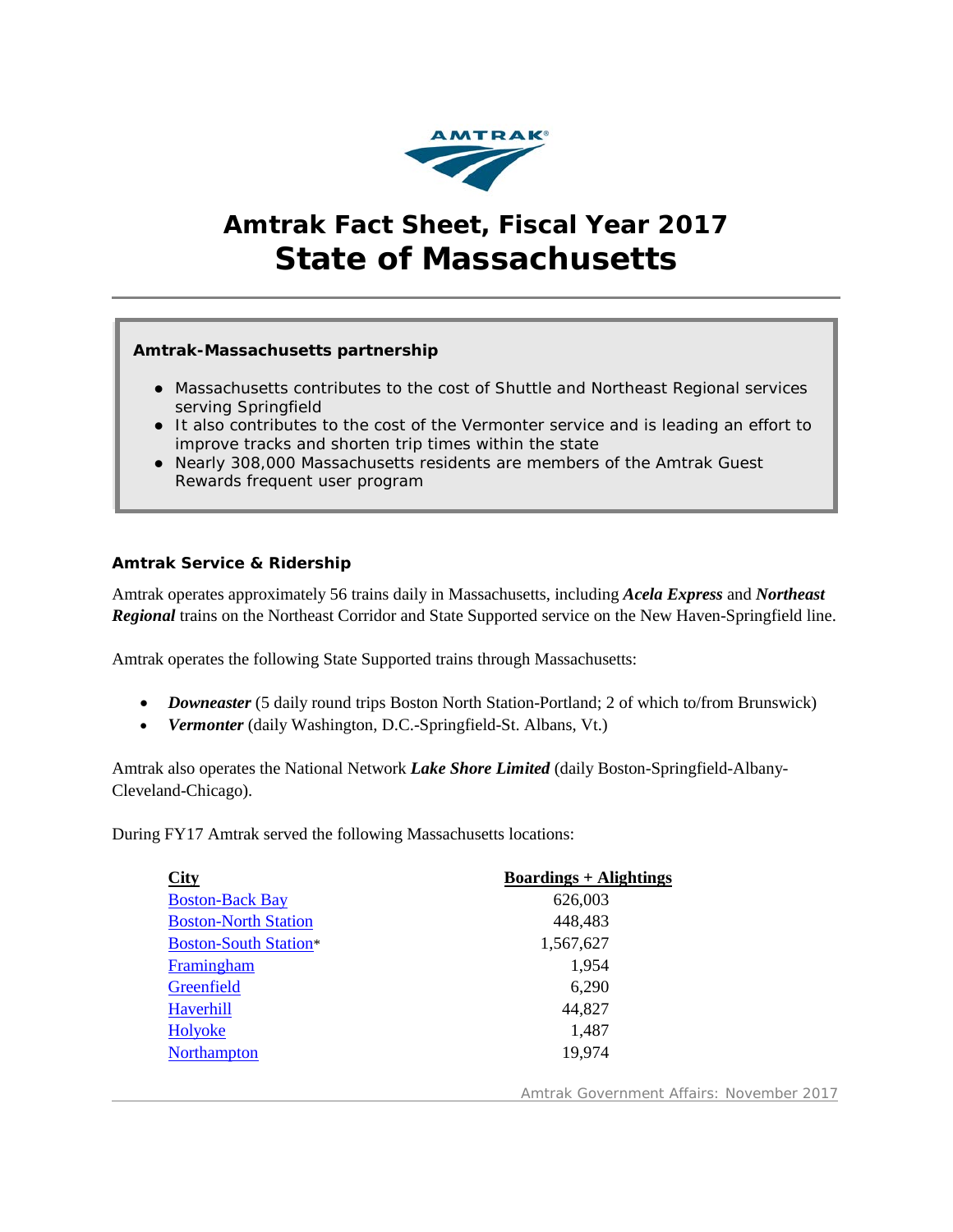|                                           | $(up 0.9\% from FY16)$ |  |
|-------------------------------------------|------------------------|--|
| <b>Total Massachusetts Station Usage:</b> | 3,289,140              |  |
| Worcester                                 | 6,665                  |  |
| Woburn                                    | 18,953                 |  |
| Springfield                               | 89,629                 |  |
| Route 128 (Boston)                        | 448,784                |  |
| Pittsfield                                | 8,464                  |  |
|                                           |                        |  |

*\* Boston South Station is the 6th busiest station in the national Amtrak System.*

#### **Procurement**

Amtrak spent \$108,125,281 on goods and services in Massachusetts in FY17. Much of this was in the following locations:

| City           | Amount           |
|----------------|------------------|
| <b>Boston</b>  | \$<br>11,176,218 |
| Burlington     | \$<br>1,447,763  |
| Chelmsford     | \$<br>1,270,989  |
| Chelsea        | \$<br>2,033,631  |
| Framingham     | \$<br>1,509,727  |
| Littleton      | \$<br>62,669,951 |
| Marlborough    | \$<br>7,540,000  |
| <b>Norwell</b> | \$<br>8,907,663  |
| Springfield    | \$<br>1,085,657  |
| Waltham        | \$<br>1,124,151  |
| Westfield      | \$<br>2,987,260  |

# **Employment**

At the end of FY17, Amtrak employed 708 Massachusetts residents. Total wages of Amtrak employees living in Massachusetts were \$54,472,210 during FY17.

#### **PRIIA Section 209**

The Passenger Rail Investment and Improvement Act of 2008 (P.L. 110-432) required, by October 2013, an equitable arrangement of cost sharing between Amtrak and state or public agency partners that provide funding for short-distance, intercity train services. Agreements were reached with all parties, including Massachusetts, by the deadline, and the services continued to run without interruption.

# **Other State Features**

Amtrak operates and maintains the 37.9-mile Attleboro Line, between Boston and the Rhode Island state line, for Amtrak Northeast Corridor and commuter service. It is owned by the Massachusetts Bay Transportation Authority (MBTA).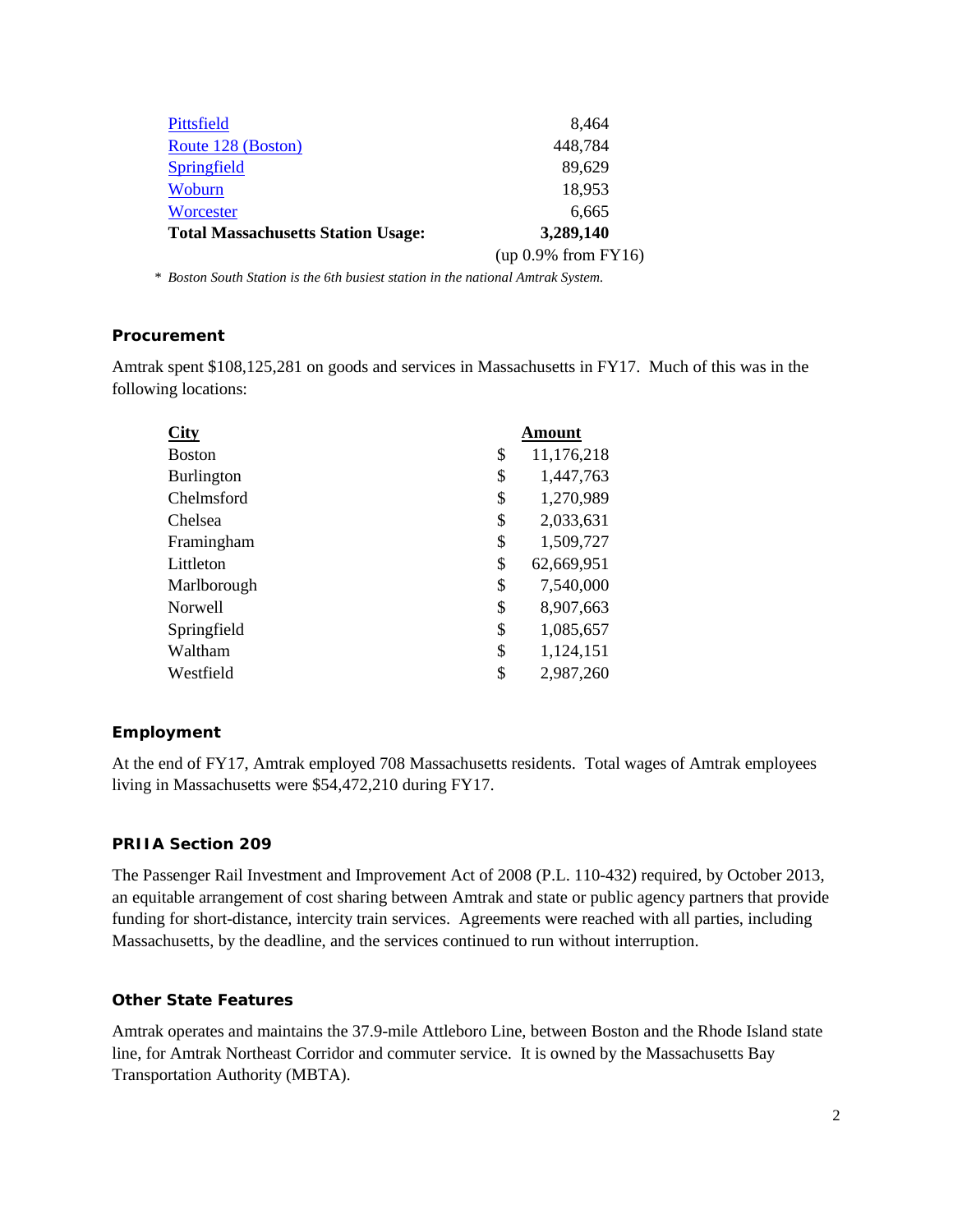# **Major Facilities**

About 300 weekday trains operate at Boston South Station, which is shared by Amtrak and MBTA. Amtrak maintains equipment at Southampton Yard in Boston, which is also the location of one of three of Amtrak's high-speed rail maintenance facilities dedicated to Amtrak's *Acela Express* high-speed train sets. The *Downeaster* service, which operates from Boston to New Hampshire and Maine, uses North Station.

### **Knowledge Corridor Improvements**

In January 2010, Massachusetts was awarded \$70 million in federal stimulus funds for final design and construction of the "Knowledge Corridor" along the Connecticut River in western Massachusetts. Track restoration began in 2013 and was completed in late 2014. At that time, Amtrak's *Vermonter* service was rerouted onto this shorter and faster line. This also eliminated a cumbersome reversal move at Palmer. At the same time, the *Vermonter* began serving the former Amtrak station in Northampton and a new stimulus-funded intermodal transit center in Greenfield. A station in Holyoke was constructed by the City of Holyoke, where work continued after the change in route. Service to Holyoke began in summer 2015.

# **New Haven-Springfield High-Speed Corridor Improvements**

The New Haven-Hartford-Springfield (NHHS) rail program, led by Connecticut, includes design and construction of additional rail capacity on Amtrak-owned infrastructure between those cities. This includes track and signal improvements, as well as construction of new station facilities.

Over the last three work seasons, Amtrak has been managing the installation of new underground signal and communications cables over the line and installing a second set of tracks along the entire length of the 62-mile corridor (which is currently single-tracked). This double-tracking will support the increased number and frequency of daily commuter trains that ConnDOT plans to begin running in 2018 (called CTrail). Amtrak's existing service will not be altered by this new service. CTrail trains will operate together with Amtrak trains on the rail line to provide seamless service.

When the Hartford Line service launches in 2018, a total of 17 roundtrip trains between New Haven and Hartford will operate each weekday, with 12 of those roundtrip trains continuing to Springfield. On weekends, a total of 13 roundtrip trains will operate between New Haven and Hartford, with 9 of those trains continuing onto Springfield. Train schedules and additional service information will be announced in late 2017.

# **Stations**

**Boston South Station:** This station currently is the subject of a proposed expansion project led by the Massachusetts Department of Transportation (MassDOT) in coordination with Amtrak, the Massachusetts Bay Transportation Authority (MBTA), Federal Railroad Administration (FRA) and several other local, state and federal stakeholders. Funded with a High-Speed Intercity Passenger Rail (HSIPR) grant from the FRA in 2010, the South Station Expansion Project (SSX) is intended to expand terminal and layover capacity in order to meet current and anticipated future high-speed, intercity, and commuter rail service needs. The expansion of South Station will enable growth in passenger rail transportation along the NEC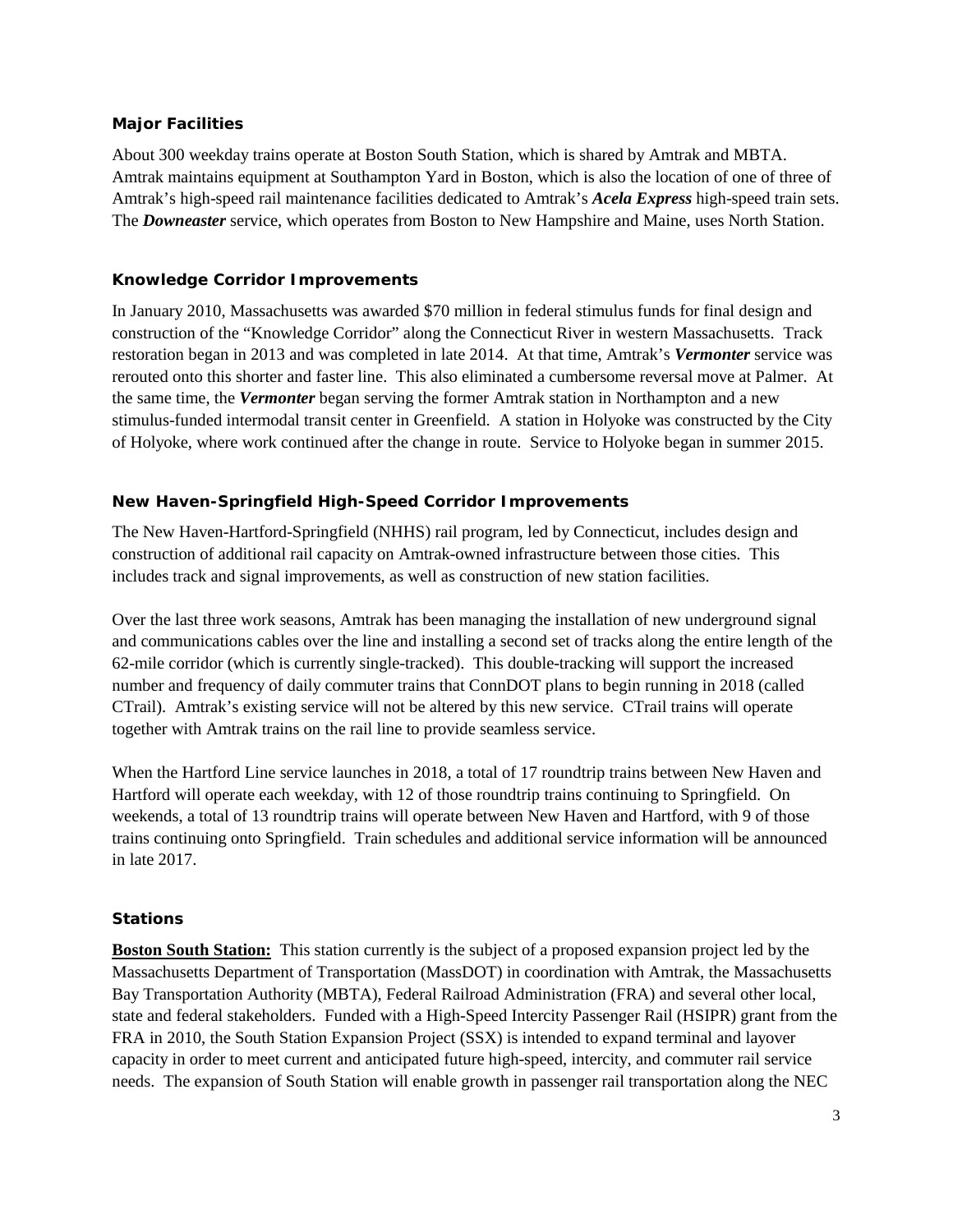and throughout the greater New England region. The project will also improve passenger experience, promote development in a progressive area of Boston, and allow for Dorchester Avenue along the Fort Point Channel to be reopened for public use for the first time in decades.

Amtrak is working with MassDOT to complete the first phase of the project, which includes planning, state and federal environmental review, preliminary engineering, up to 30% design, and a layover facility alternatives analysis. Amtrak also is coordinating with MassDOT and the MBTA on the proposed South Station Air Rights (SSAR) Project, within the immediate station terminal footprint. SSAR is a mixed-use transit-oriented development led by Hines Development and Gemdale Properties.

**Springfield Union Station:** In November 2012, the Springfield Redevelopment Authority received a federal grant of \$48.7 million to fund phase 1 of the rehabilitation project of the 1927 historic Union Station. Since 2000, the City has obtained more than \$46 million from the Federal Transit Administration's bus grant programs. In October 2014, Governor Deval Patrick announced a MassWorks grant of \$4.2 million to advance the Union Station Regional Intermodal Transportation Center project. This \$84.5-million project will integrate multiple transit modes into one convenient, functional, and attractive terminal complex that also will include space for third-party tenants.

Future features include complete renovation of the terminal building and central concourse to support rail and intercity and local bus services; renovation and reopening of the passenger tunnel that connects the terminal building to train platforms and adjacent downtown area; demolition of an old baggage building and construction of a 26-bay bus terminal and 377-space parking garage; 64,000 square feet of leasable commercial space on the upper floors of the terminal building.

The terminal building, central concourse, bus bays and terminal, and the commercial leasable space were all completed and the building opened on June 25, 2017. Completion of the platforms and reopening of the tunnels to initiate train service to the new station is expected in 2018.